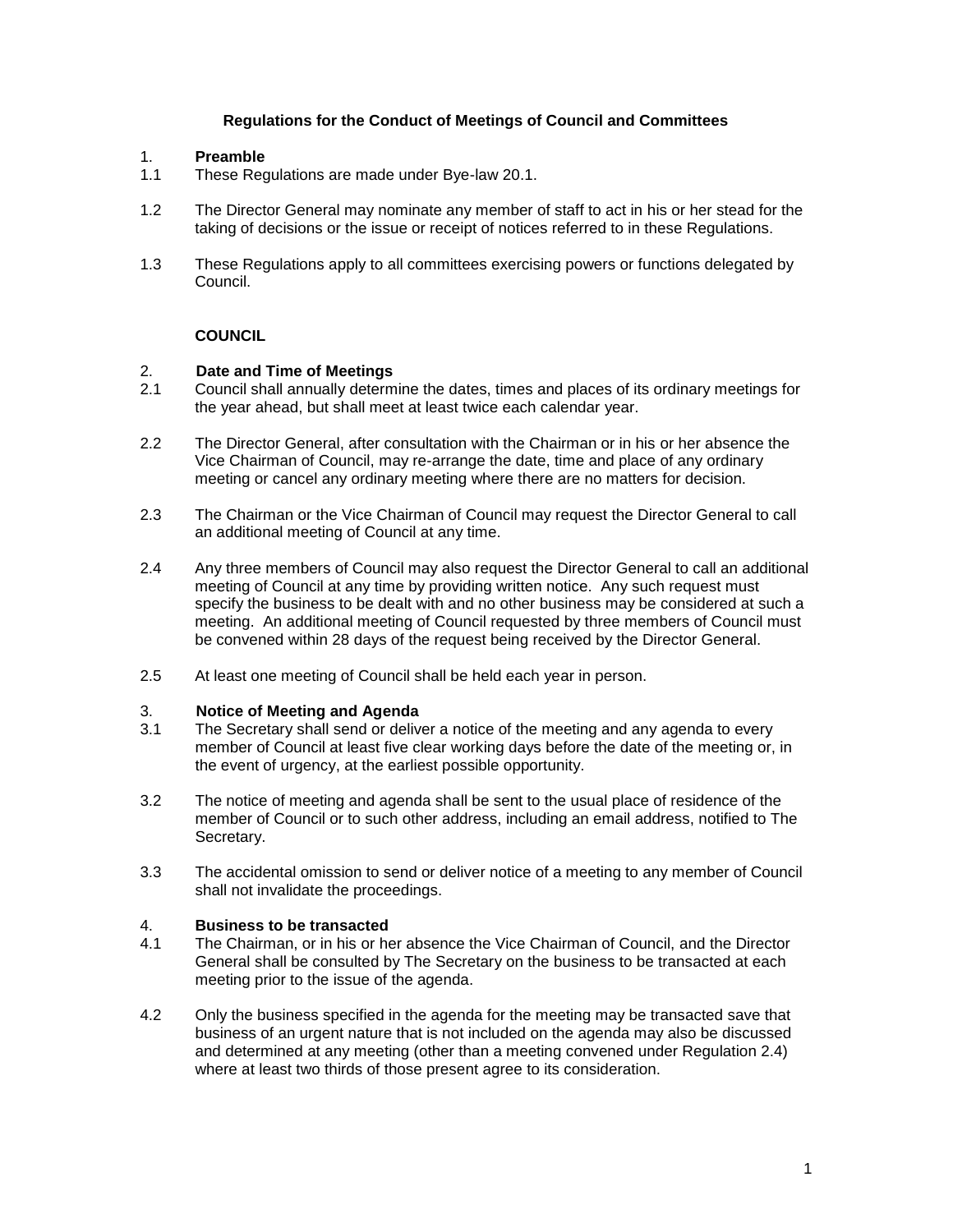4.3 Any member of Council may request that an item be included on the agenda for the meeting provided he or she has provided notice at least ten clear working days before the meeting to the Chairman or The Secretary. Requests made less than ten clear working days before the meeting may be included on the agenda at the discretion of the Chairman.

# 5. **Order of Business**

- 5.1 The order of business at a meeting of Council (other than one convened under Regulation 2.4) shall usually be:
	- 1. to choose a Chairman if both the Chairman and Vice Chairman of Council are absent;
	- 2. to receive apologies for absence;
	- 3. to agree the minutes of the last meeting and to sign them;
	- 4. to deal with any matters arising from the minutes;
	- 5. to receive the report of the President;
	- 6. to receive the report of the Director General;
	- 7. to consider any business requiring the decision of Council;
	- 8. to consider any business that is for the information of Council;
	- 9. to consider the minutes of reporting Committees;
	- 10. to agree the date of future meetings or note the date of the next meeting;
	- 11. to deal with any other business not already specified on the agenda.
- 5.2 The order of business in paragraph 5.1 may be changed at the discretion of the Chairman.
- 5.3 The order of business at a meeting of Council convened under regulation 2.4 shall usually be:

1. to choose a Chairman if both the Chairman and Vice Chairman of Council are absent;

- 2. to receive apologies for absence;
- 3. to consider the business specified on the agenda.

# 6. **Chairing of Meetings**

- 6.1 The President, so long as he or she is eligible to serve on Council, shall be the Chairman of Council.
- 6.2 Council may appoint one of its members to act as Vice Chairman of Council for the year ending at the close of the Society's AGM.
- 6.3 In the event that neither the Chairman nor the Vice Chairman of Council are present at a meeting of Council, Council shall appoint another member of Council present at the meeting as Chairman for that meeting.
- 6.4 Subject to the provisions of the Society's Charter, Bye-laws and these Regulations, the decision of the Chairman on any question of procedure raised at a meeting shall be final.

# 7. **Attendance at meetings of Council**

- 7.1 Other than members of Council, the Director General and The Secretary, or such other person taking the minutes of the meeting, non-Council members and staff may be invited to attend Council meetings to advise or observe.
- 7.2 Members of Council unable to attend a meeting shall send an apology for absence to The Secretary and may ask The Secretary to speak on their behalf or read a short statement on any issue where they wish their views to be known.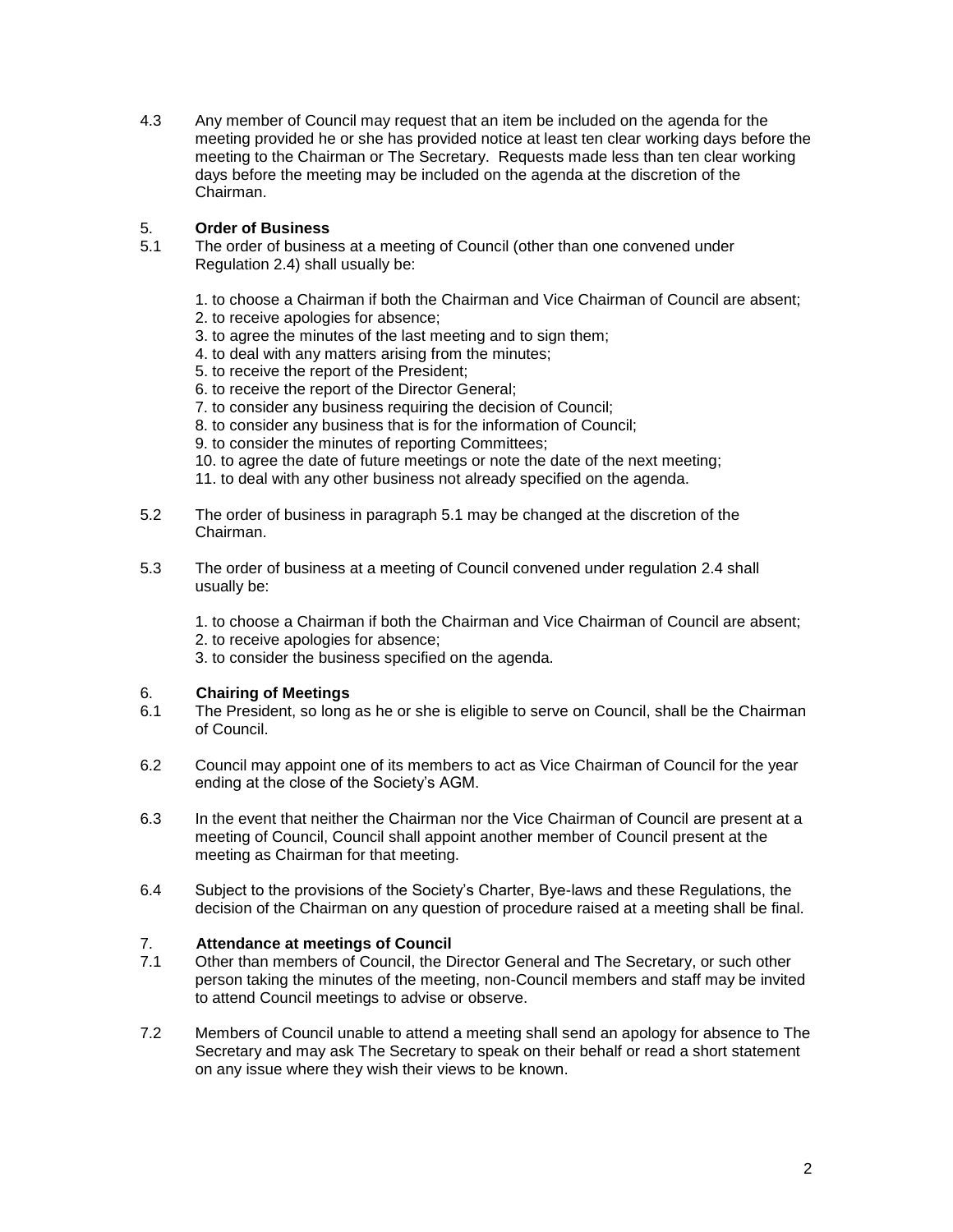7.3 Members of Council are not entitled to send an alternative or proxy to meetings in their place.

# 8. **Quorum**

- 8.1 The quorum at a meeting of Council is six or one third of the members serving on Council at the relevant time, whichever is the greater.
- 8.2 If there is no quorum within 30 minutes of the scheduled start of the meeting, or if the meeting becomes inquorate during the course of the meeting, the meeting shall be adjourned and the business postponed either to:

1. a date, time and place fixed by the Chairman at the adjournment; or 2. the next ordinary meeting.

8.3 In exceptional circumstances agreed by the Chairman, the meeting may continue with any decisions taken being ratified after the meeting by written resolution.

## 9. **Record of Attendances**

9.1 The Secretary or such other person present to take the minutes of the meeting shall keep a record of those members of Council attending each meeting and shall include the names of those present in the minutes of the meeting.

## 10. **Interests to be declared at meetings**

10.1 As soon as an item on the agenda is reached in which a member of Council or member of staff has an interest, the individuals concerned must declare their interest in the matter to be discussed. They must also leave the meeting while the matter is being discussed unless:

1. the matter is presented for information and is not the subject of decision; or 2. the interest concerns a benefit enjoyed by all members of the Society or, in the case of staff, all other staff present; or 3. the Chairman gives consent for the individual to remain in the room.

10.2 The Secretary or such other person present to take the minutes of the meeting shall record the declaration of interest and whether the individual left the room in the minutes of the meeting.

### 11. **Confirmation of Minutes**

- 11.1 The minutes of a meeting of Council shall be confirmed as a correct record and signed at the next following Council meeting. When the next meeting is an additional meeting, the minutes may be signed at the next ordinary meeting of Council.
- 11.2 Once confirmed, the minutes are conclusive evidence of the decisions of Council.

# 12. **Decisions and voting**

- 12.1 Decisions of Council shall be taken by show of hands or by such other method as the Chairman chooses to ascertain the views of those present at the meeting.
- 12.2 Any member of Council present may request that a vote by show of hands be taken on any matter. Only where the Chairman or a majority of those present request that voting be by means of ballot shall such method of voting be used.
- 12.3 Where any matter is voted upon, it shall be decided by a majority of those present and voting unless a larger majority is required by law or by the Society's Bye-Laws.
- 12.4 In the event that a vote is tied, the Chairman shall have a second or casting vote.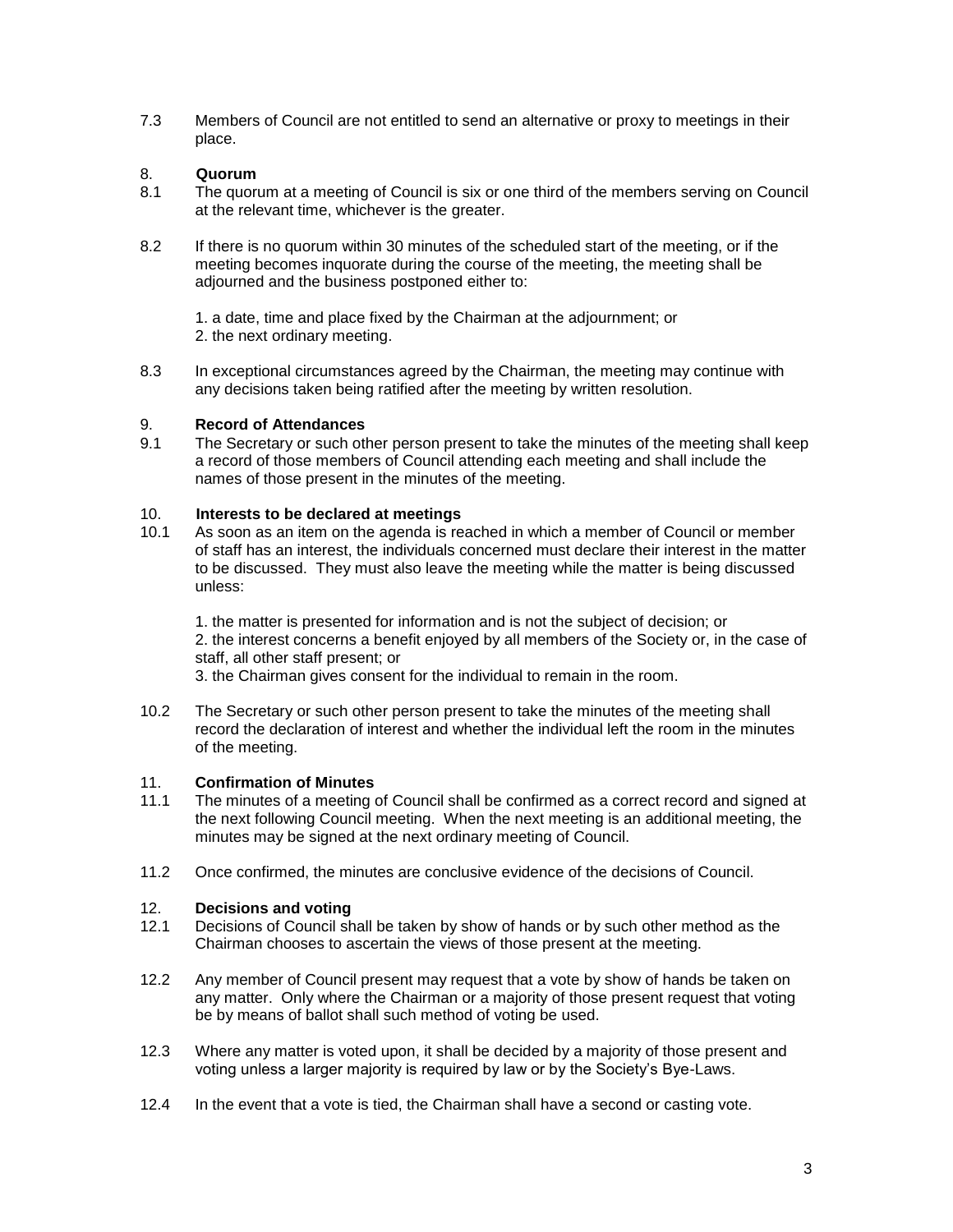- 12.5 Any member may request that his or her vote or abstention is recorded in the minutes.
- 12.6 The Secretary or such other person present to take the minutes of the meeting shall record all decisions of Council in the minutes of the meeting.

## 13. **Adjournments**

13.1 Any meeting of Council may be adjourned to another day, time or place at the discretion of the Chairman. Reasonable notice shall be provided to all members of Council, where practical, of the date and time that the adjourned meeting is to be reconvened.

# 14. **Recording of Meetings**

No part of a Council meeting may be recorded in any way by tape, film or video equipment without the consent of the members present at the meeting.

### 15. **Access to agenda, reports and minutes**

15.1 Copies of and access to agenda, reports and minutes of Council shall not generally be made available to members of the Society or the general public without the approval of Council. Copies and access shall be provided to the Society's internal and external auditors and to such named individuals as may be determined from time to time by the Director General.

# 16. **Written Resolutions**

- 16.1 A written resolution signed by all members of Council shall be as valid as if it had been agreed at a meeting of Council. Such a resolution may consist of several documents in the same form each signed by one or more members including signatures evidenced by means of facsimile transmission or electronic signature.
- 16.2 A member of Council who is prohibited by the Society's Bye-laws or these Regulations from voting on the matter to be determined shall not be counted when calculating the members of Council required to sign the written resolution for it to be effective.
- 16.3 In the event that one or more members of Council are not present in the United Kingdom when a matter is to be determined by written resolution, they shall not be counted for the purpose of calculating the members of Council required to sign the written resolution for it to be effective.
- 16.4 A written resolution shall not be effective in relation to any resolution required by law, the Society's Bye-laws or these Regulations to be taken at a meeting in person.

# 17. **Meetings held by electronic means**

- Except where required otherwise by law, the Society's Bye-laws or these Regulations, any meeting of Council may be conducted wholly or in part by electronic means including by video conference, an internet video facility or telephone conference.
- 17.2 A member of Council participating in a meeting by electronic means will be counted for the purposes of calculating a quorum.
- 17.3 The provisions of Regulations 12.1 and 12.2 relating to voting by show of hands and by ballot shall be amended in the case of meetings conducted by electronic means. Voting by show of hands shall not be permitted where a meeting is held in part or entirely by telephone conference or any other audio link. For the purposes of voting by ballot, a vote transmitted by fax or electronic means to The Secretary or other person present to take the minutes of the meeting by a member present by video or audio link shall be deemed a vote by ballot.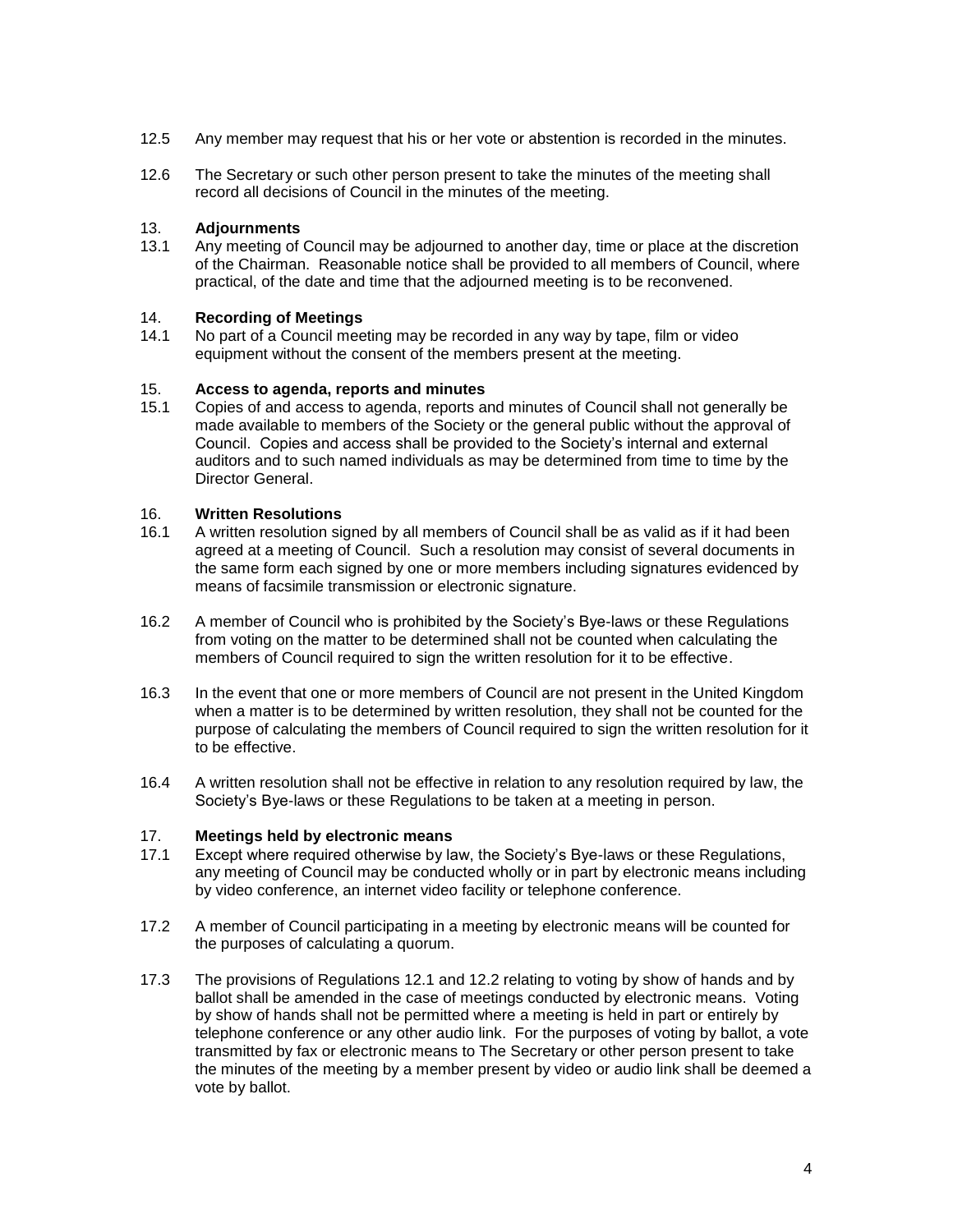17.4 The location of a meeting held by electronic means shall be deemed to take place where the largest group of those members participating is assembled or, if there is no group which is larger than any other group, where the Chairman of the meeting then is.

# 18. **Chairman's Action**

18.1 The Chairman of Council, or in his or her absence the Vice Chairman of Council, may, where it is not practical to refer a routine matter of business requiring urgent decision to a meeting of Council, determine alone such matters on behalf of Council subject to Council being invited to confirm the action taken at its first next ordinary or additional meeting (other than at an additional meeting convened under Regulation 2.4). The Chairman or Vice Chairman shall take such measures to consult with other members of Council and the Director General as the Chairman deems necessary before taking such a decision.

# 19. **Rescinding Decisions**

19.1 At any meeting Council may, by a majority of least two thirds of those present and voting, agree to rescind a decision taken at a prior meeting of Council or any committee to which decision taking power has been granted.

# 20. **Variation or Suspension of these Regulations**

- 20.1 Council shall review these Regulations from time to time to ensure their continued effectiveness.
- 20.2 These Regulations shall not be varied or suspended unless a majority of those present at the meeting where the matter is considered so agree.

# **DECISION TAKING COMMITTEES**

## 21. **Application to Committees - General**

21.1 Regulations 3, 6.3, 6.4, 7, 8.2, 8.3, 9, 10, 11, 12, 13, 14, 15, 16, 17, 18 and 19 shall apply to decision taking committees with any necessary modifications and subject to the provisions of Regulations 22 to 27 below.

# 22. **Appointment of Committees**

- 22.1 Council may, subject to applicable laws, delegate any of its powers and functions to a committee of three or more individuals. A committee taking decisions on behalf of Council may include members who are not members of Council, but the quorum for the committee shall require a majority of those present to be members of Council. Such a committee must act within the policies, budget or any other guidance set by Council and report to Council directly or indirectly on its decisions and activities.
- 22.2 When establishing a committee, Council shall provide terms of reference that regulate the membership of the committee and the extent of its decision taking powers. The terms of reference for each committee shall be kept under regular review and the membership of committees shall be reviewed annually by Council or a committee appointed for the task.

# 23. **Meetings**

- 23.1 Each committee shall annually determine the dates, times and places of its ordinary meetings for the year ahead, but shall meet at least once each calendar year.
- 23.2 The Director General, after consultation with the Chairman or in his or her absence the Vice Chairman of the committee, may re-arrange the date, time and place of any ordinary meeting or cancel any ordinary meeting where there are no matters for decision.
- 23.3 The Chairman or the Vice Chairman of the committee may request the Director General to call an additional meeting of the committee at any time.